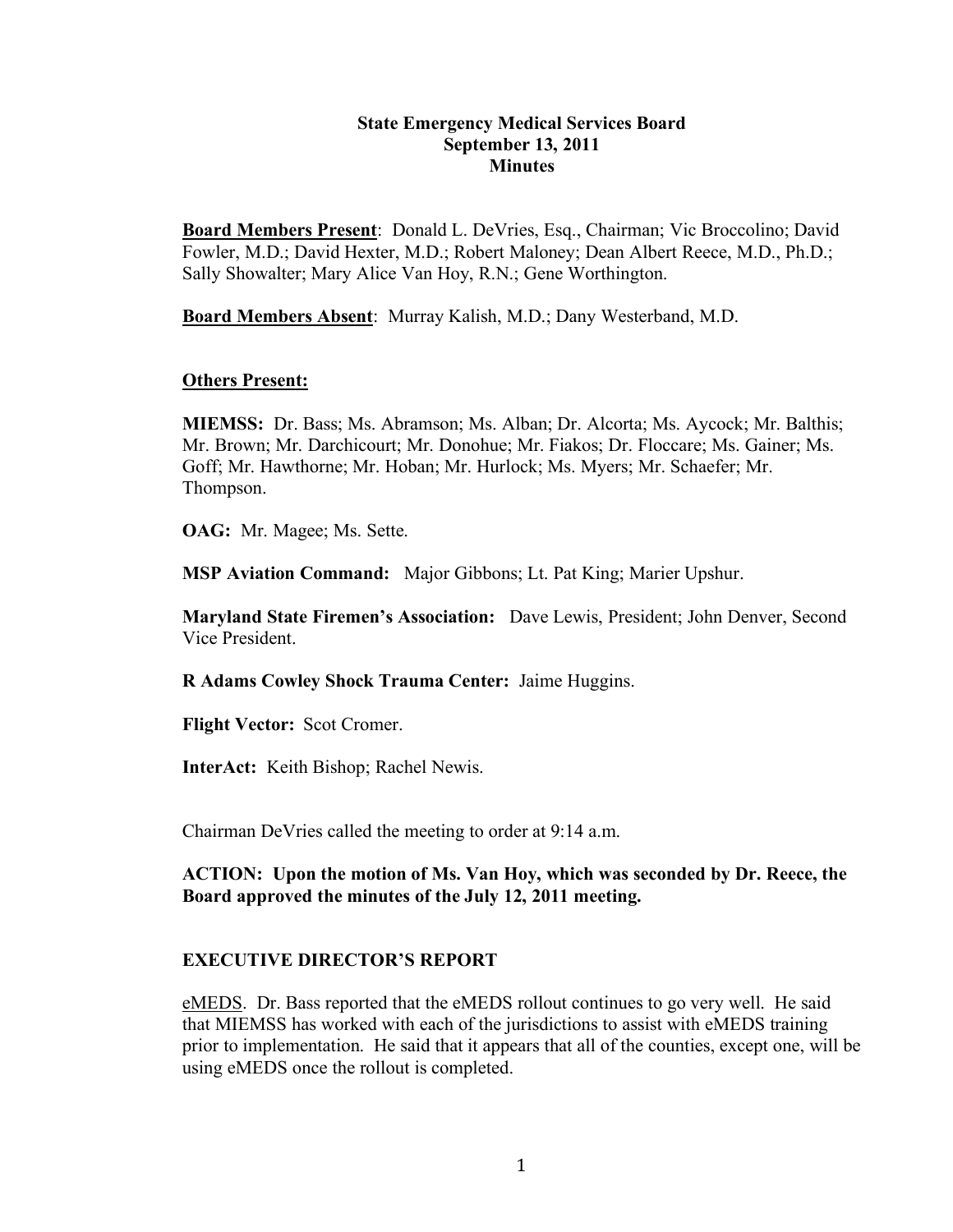Protocol Updates (check annual report). Dr. Bass said that the MSFA had sent a letter to MIEMSS during the past year raising concerns about providers not completing protocol updates by July  $1<sup>st</sup>$  deadline. To address this, Dr. Bass said that MIEMSS had sent out notices and information in the EMS Newsletter to remind providers of protocol completion requirements and dates. He said that MIEMSS had subsequently analyzed the completion data which indicated there had been a substantial improvement in protocol update completion for ALS providers, and a more modest improvement for BLS providers. He said that MIEMSS would continue these efforts next year to further improve the protocol update completion rate.

MOLST (Medical Orders for Life-Sustaining Treatment). Dr. Bass said that new MOLST law was scheduled to become effective on October 1, 2011. He said that DHMH was in the process of promulgating regulations to implement the law. He said that MIEMSS had developed a short online training module about the new MOLST form for EMS providers.

Ambulance Safety Task Force. Dr. Bass said that MIEMSS would be hosting an Ambulance Safety Leadership Summit on November 1, 2011 from 9:30 AM – 3:00 PM at the Maritime Institute of Technology and Graduate Studies (MITAGS). He said that the Summit is the result of the work of the Ambulance Safety Task Force. He said that the Summit will include discussion of best practices to increase ambulance safety.

Specialty Center Designations. Dr. Bass said that the various specialty center designations had been developed over the years as medical evidence had provided information on effectiveness of certain treatment modalities for medical conditions, including trauma, hyperbaric, stroke, and STEMI. He said that MIEMSS was currently considering the use of therapeutic hypothermia for cardiac arrest patients who have been successfully resuscitated in the field which would then require that the patient be treated in a hospital with the capability of continuing therapeutic hypothermia treatment. Further, he said that there had been recent discussion about emergency department care for pediatric patients, particularly those with time-critical injuries. He said that these and other discussions may lead to development of additional specialty center designations.

# STATEWIDE EMS ADVISORY COUNCIL – NO REPORT

#### R ADAMS COWLEY SHOCK TRAUMA CENTER

Shock Trauma personnel distributed a written report to the Board.

# LEGISLATIVE REPORT

Ms. Gainer reported that the Legislature would convene during the week of October  $17<sup>th</sup>$  to address re-districting. UPDATE OF ACTIVITIES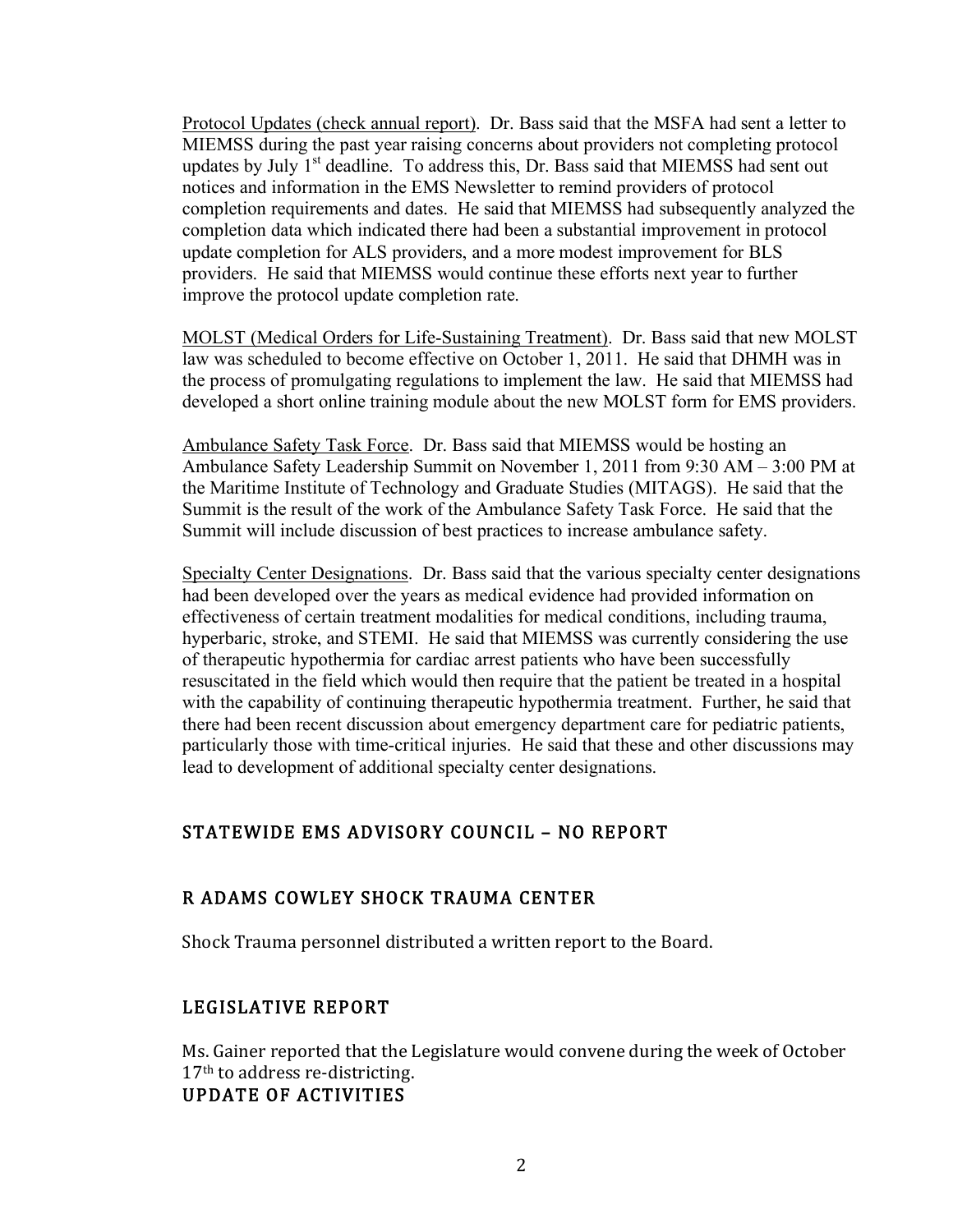Maryland State Firemen's Association. President Lewis reported that the Association had been very busy since the convention with activities associated with the recent hurricanes, flooding, and other events. He said that the MSFA attended the August  $5<sup>th</sup>$  meeting at the Cumberland Valley Association which provided a good opportunity to showcase Maryland's efforts. He said that the Executive Committee had also met in August. He noted that fire deaths had decreased and said that the MSFA's efforts had been important to that decrease.

# OLD BUSINESS

Proposed Changes to Regulations. Mr. Magee said that proposed regulation changes had been published in July regarding modifications to the education regulations, i.e.: COMAR 30.04.02 Advanced Life Support Education Programs, COMAR 30.04.03 Basic Education Courses, and COMAR 30.04.04 Emergency Medical Dispatcher Education Programs. Mr. Magee said that no comments on the proposed regulations had been received. He asked the Board to approve the proposed regulations as final regulations.

## ACTION: Upon the motion of Ms. Van Hoy, which was seconded by Dr. Fowler, the Board approved the proposed regulations as final regulations. !

Mr. Magee said that proposed regulation changes had been published in July regarding modifications to COMAR 30.08.02 Designation of Trauma and Specialty Referral Centers, and that no comments on the proposed regulations had been received. He asked the Board to approve the proposed regulations as final regulations.

### ACTION: Upon the motion of Dr. Fowler, which was seconded by Dr. Reece, the Board approved the proposed regulations as final regulations.

Mr. Magee and Ms. Aycock said that proposed regulation changes had been published in July regarding modifications to COMAR 30.08.17 Comprehensive Stroke Center Standards, and that no comments on the proposed regulations had been received. Ms. Aycock asked the Board to approve the proposed regulations as final regulations.

### ACTION: Upon the motion of Dr. Reece, which was seconded by Dr. Fowler, the Board approved the proposed regulations as final regulations.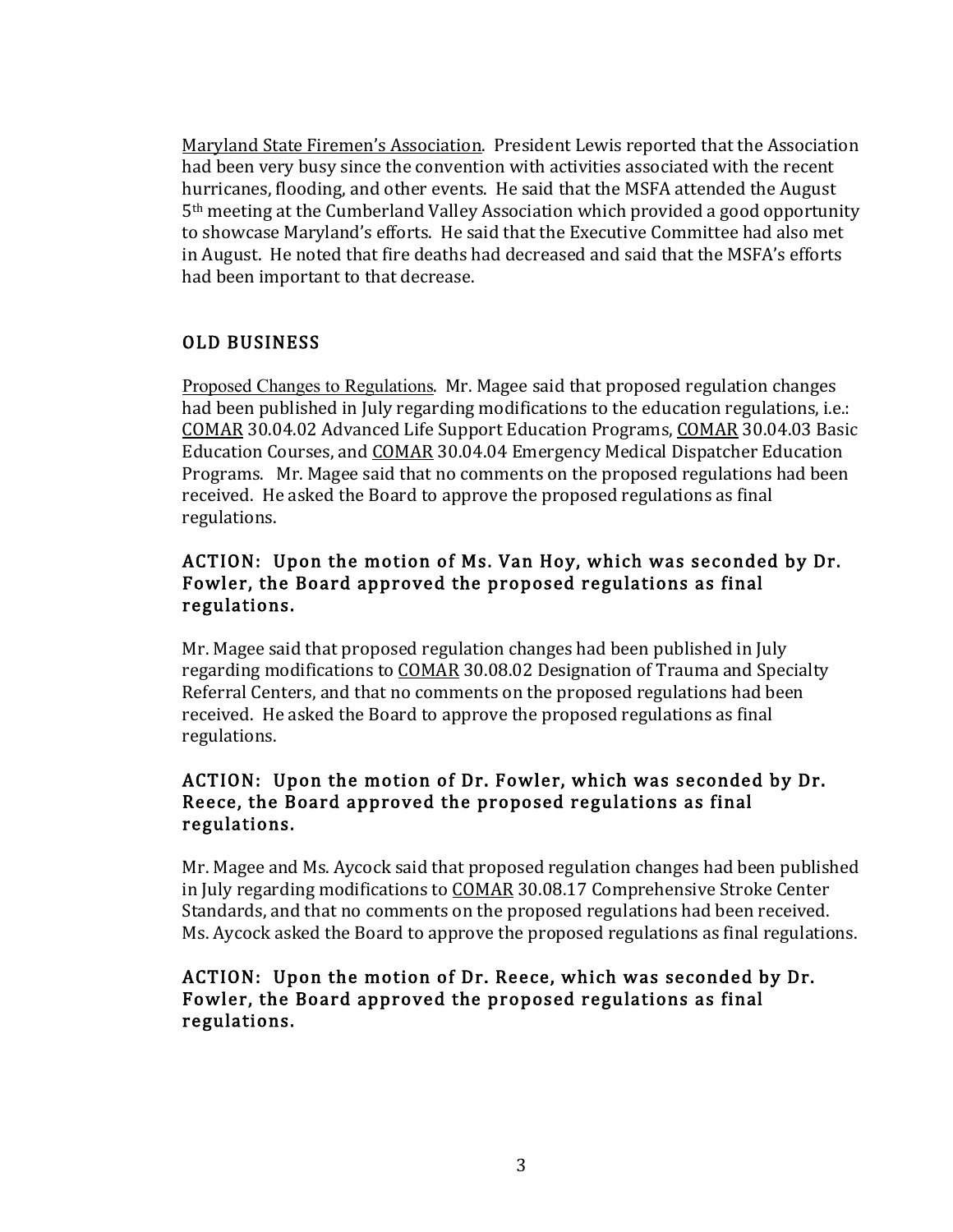#### NEW BUSINESS

Update on Emergency Operations Activities. John Donohue, MIEMSS Director of Emergency Operations, updated the Board on agency activities related to recent disaster / mass casualty events, including Hurricanes Irene and Lee, flooding concerns, nursing home and hospital evacuations, and the Grand Prix Race in Baltimore. He reported that responses to those events went very well. He also said MIEMSS' patient tracking system had been used to track patients impacted by these events and had worked extremely well. He thanked staff, as well as all those providers, jurisdictions, hospitals, and ambulance companies who devoted their personnel, time and resources to respond to these very significant events.

Dr. Bass said that he was proud and pleased at how well the State handled these events. He said that a lot of work had gone into planning for these types of responses, the effectiveness of which was evident. Mr. DeVries thanked Mr. Donohue for his report and his efforts and said this was a prime example of the cooperative excellence that is a hallmark of the Maryland system.

Helicopter Computer-Aided Dispatch (CAD). Lt. Pat King said that the State had been working on acquiring a helicopter computer-aided dispatch program as part of a larger statewide CAD effort. He introduced Mr. Scot Cromer who provided a demonstration of the Flight Vector helicopter CAD system.

Mr. DeVries announced that the Board would be retiring to Executive Session, after which it would reconvene in Open Session.

### ACTION: Upon the motion of Mr. Broccolino, which was seconded by Dr. Hexter, the Board adjourned to Executive Session.

The purpose of the closed session was to carry out administrative functions under State Government Article  $\S10-502(b)$ , to obtain legal advice from counsel under State Government Article § 10-508 (a) (7), and to discuss certain site reviews and maintain certain records and information in confidence as required by Health Occupations Article §14-506 (b) under State Government Article § 10-508(a) (13).

The closed session was attended by:

**Board Members Present**: Donald L. DeVries, Esq., Chairman; Vic Broccolino; David Fowler, M.D.; David Hexter, M.D.; Robert Maloney; Dean Albert Reece, M.D., Ph.D.; Sally Showalter; Mary Alice Van Hoy, R.N.; Gene Worthington.

**Board Members Absent**: Murray Kalish, M.D.; Dany Westerband, M.D.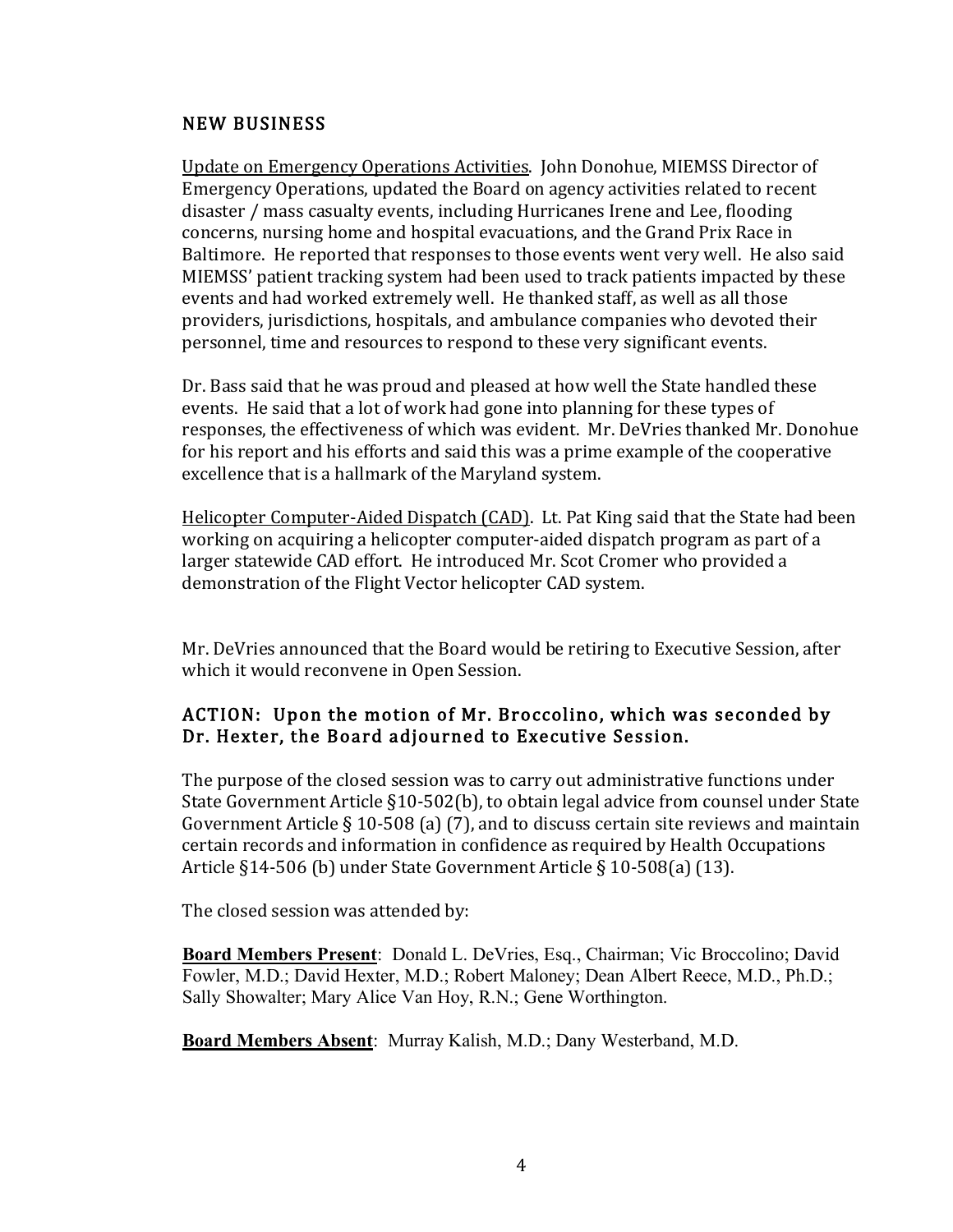### Others Present:

MIEMSS: Dr. Bass; Mr. Schaefer; Dr. Alcorta; Ms. Abramson; Ms. Gainer; Mr. Fiackos; Mr. Hawthorne: Ms. Goff.

MSP: Major Gibbons; Maria Upshur.

OAG: Mr. Magee; Ms. Sette.

The Board approved the closed session minutes from the July 12, 2011 meeting.

The Board was provided information regarding EMS provider educational programs.

The Board considered nominations to fill vacancies on the Statewide EMS Advisory Council.

The Board considered budget requests for the state agencies supported by the EMS Operations Fund.

The Board considered provider disciplinary cases.

# The Board reconvened into Open Session at 11:25 a.m.

Board Members Present: Donald L. DeVries, Esq., Chairman; Vic Broccolino; David Fowler, M.D.; David Hexter, M.D.; Robert Maloney; Dean Albert Reece, M.D., Ph.D.; Sally Showalter; Mary Alice Van Hoy, R.N.; Gene Worthington.

Board Members Absent: Murray Kalish, M.D.; Dany Westerband, M.D.

# Others Present:

MIEMSS: Dr. Bass; Ms. Abramson; Dr. Alcorta; Ms. Gainer; Mr. Schaefer.

OAG: Mr. Magee; Ms. Sette.

ACTION: Upon the motion of Dr. Reece, which was seconded by Mr. Worthington, the Board voted to approve the Washington County Advanced Life Support Education Program for the remainder of a fiveyear period.

ACTION: Upon the motion of Ms. Van Hoy, which was seconded by Dr. Reece, the Board voted to approve the Naval Support Activities Bethesda Fire and Emergency Services as a Maryland Jurisdictional EMS!Operational!Program.